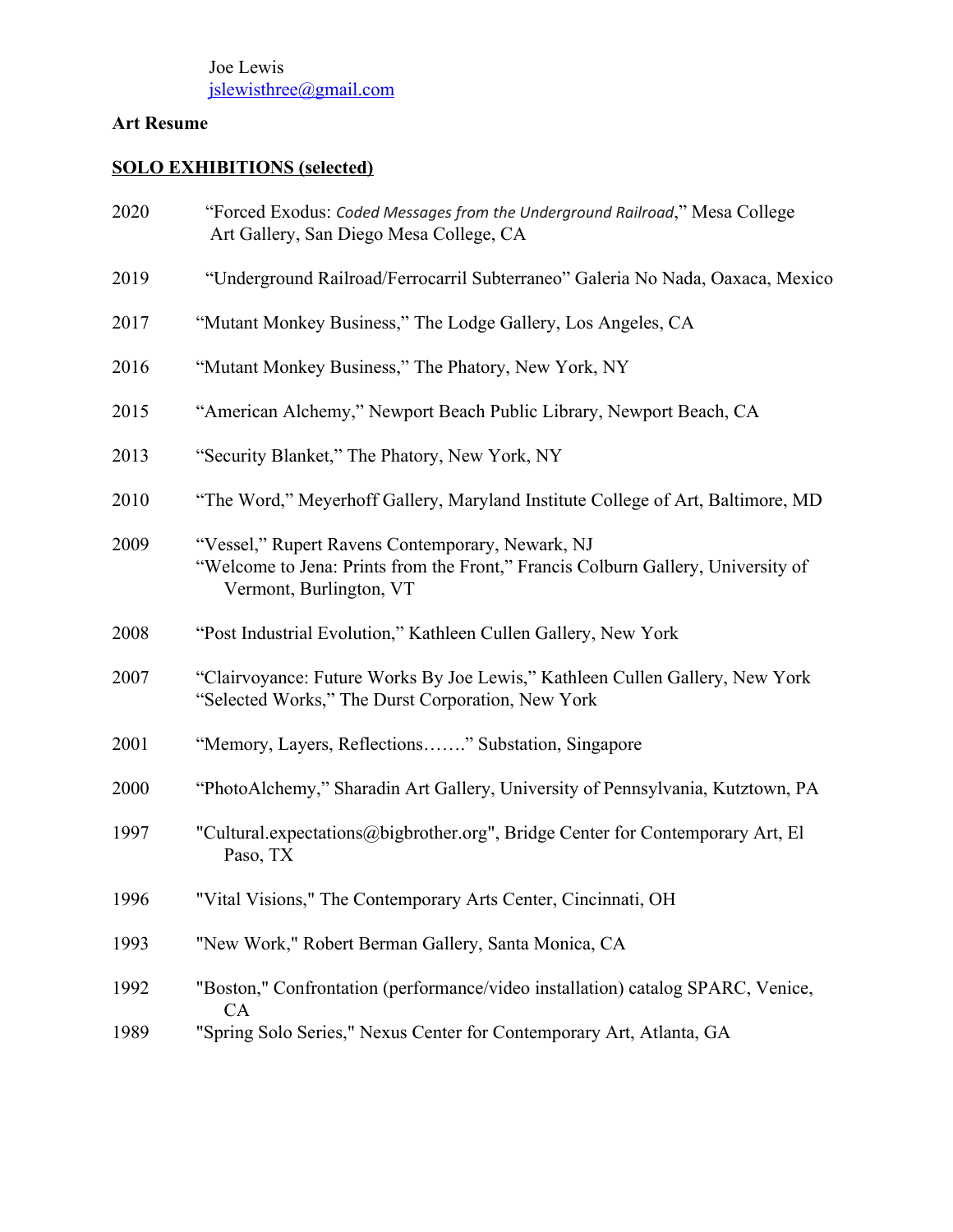# **GROUP (selected)**

| 2018         | "ajo la Boveda azul cobalto : under the cobalt sky," Museum of Contemporary Art,<br>Oaxaca, Mexico                                                                                                                                                                                                                              |
|--------------|---------------------------------------------------------------------------------------------------------------------------------------------------------------------------------------------------------------------------------------------------------------------------------------------------------------------------------|
|              | "Piecework," Pavel Zoubok Gallery, New York                                                                                                                                                                                                                                                                                     |
|              | "Club 57," Museum of Modern Art/MoMA, NYC                                                                                                                                                                                                                                                                                       |
|              | "African Americans in Times of War," Black History Month Exhibition, Palm<br>Springs Museum of Art, Palm Springs, CA                                                                                                                                                                                                            |
| 2016         | "The Makers: Portraits of Metro Artists Whose Work Enriches the Rider's<br>Journey," Los Angeles County Metropolitan Transit Authority, Union Station, Los<br>Angeles, CA                                                                                                                                                       |
|              | "Security Blanket," Art Space 1616, Sacramento, CA<br>"Pump Up the Volume," Joe Lewis and Jane Dickson, Kadima Hall, Sacramento                                                                                                                                                                                                 |
|              | State University, Sacramento, CA<br>"A Book About Colab (and Related Activities)," Printed Matter, New York, NY                                                                                                                                                                                                                 |
| 2015         | "Turn Up the Volume," With Jane Dickson, Bronx Art Space, New York<br>"35 Years After Fashion Moda," Wall Works Gallery, Bronx, New York<br>"City Maze," Wall Works Gallery, Bronx, New York                                                                                                                                    |
| 2013         | "Emissions: Images from the Mixing Layer," Cooper Union, New York<br>"No City an Island," The Lodge Gallery, New York                                                                                                                                                                                                           |
| 2012         | "Baila con Duend," Watts Towers Cultural Center, Los Angeles, CA<br>"Times Square Show: Revisited," Bertha and Karl Leubsdorf Art Gallery,<br>Hunter College, New York, NY<br>"Politics as Symbol/Symbol as Politics," Spencer Museum, University of Kansas,<br>Lawrence, KS<br>"MOPLA" Robert Berman Gallery, Santa Monica, CA |
| 2011         | "Speak My Name," James E. Lewis Museum of Art, Morgan State University, MD<br>"ART, ACCESS & DECAY: NY 1975-1985," Subliminal Projects, Los Angeles                                                                                                                                                                             |
| 2010         | "Alternative Histories," Exit Art - the First World, New York                                                                                                                                                                                                                                                                   |
| 2009         | "Digital Art LA," L.A. Center for Digital Art, Los Angeles, CA<br>"REFASHIONING: 時裝 MODA MOДA (A Tribute)," Bronx, NY                                                                                                                                                                                                           |
| 2008<br>2008 | "Mechanisms/Organisms," A9 Space, Beijing, China<br>"Second Lives: Remixing the Ordinary," Museum of Arts and Design, New York<br>"Abstraction + Perspectives," Pharmaka Gallery, Los Angeles, CA                                                                                                                               |
| 2007         | "Material Matters," General Electric Headquarters, Easton, CT                                                                                                                                                                                                                                                                   |
| 2007         | "Insatiable Streams: Ten Years of the Institute for Electronic Arts," Zero Field Art                                                                                                                                                                                                                                            |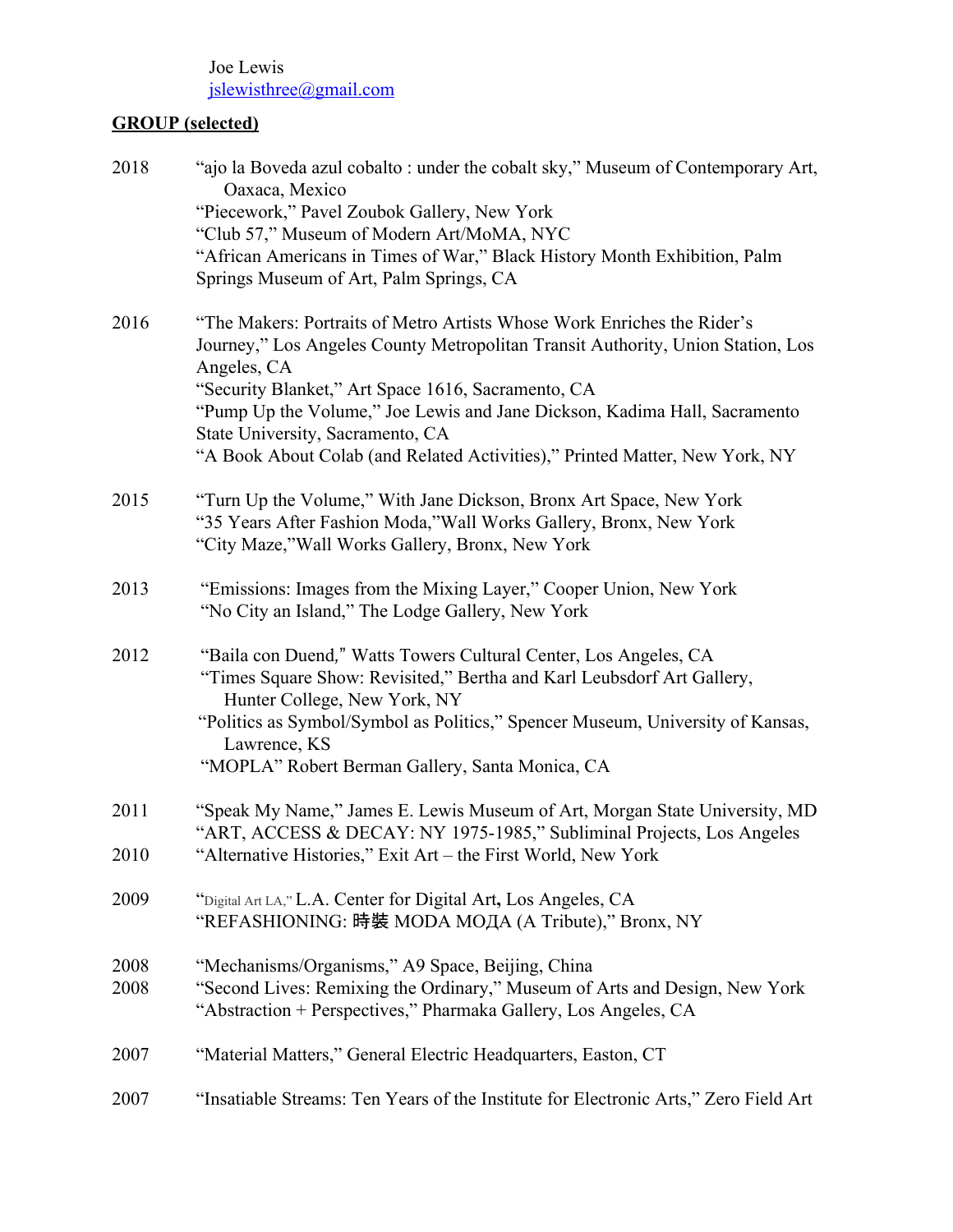Center, Beijing, China

| 2006 | "Legacies: Contemporary Artists Reflect on Slavery," New York Historical Society,<br>New York                                                                                                                                                                              |
|------|----------------------------------------------------------------------------------------------------------------------------------------------------------------------------------------------------------------------------------------------------------------------------|
|      | "The Line of Beauty," Kathleen Cullen Gallery, New York                                                                                                                                                                                                                    |
| 2006 | "Art 212," Kathleen Cullen Gallery, New York<br>"The New York Art Scene: 1974-1984,"<br>Grey Art Gallery and the Fales Library, New York University, NY<br>The Andy Warhol Museum, Pittsburgh, PA<br>Austin Museum of Art, Austin, TX                                      |
| 2005 | "The Picture Window," Baltimore Office of Promotion $\&$ the Arts, MD<br>"Southern Tier Biennial," Olean, NY                                                                                                                                                               |
| 2003 | "Variations and Themes: Works on Paper" Pace University, New York, NY                                                                                                                                                                                                      |
| 2002 | "Mixed Feelings," Fisher Gallery, University of Southern California, Los Angeles,<br>CA                                                                                                                                                                                    |
|      | "Color, Culture, Complexity." Museum of Contemporary Art (MOCA GA), Atlanta,                                                                                                                                                                                               |
| 2000 | "Made in California 1900-2000", Los Angeles County Museum of Art (LACMA),<br>Los Angeles, CA                                                                                                                                                                               |
| 1999 | "Urban Mythologies: The Bronx Represented Since the 1960's," The Bronx Museum,<br><b>NY</b>                                                                                                                                                                                |
| 1998 | "{Original Accounts} of the Lone Woman of San Nicolas Island," Side Street<br>Projects, Santa Monica, CA<br>"Uncommon Sense," performance in Collaboration with Mierle Laderman Ukeles,<br>Museum of Contemporary Art (MOCA) at the Geffen Contemporary, Los Angles,<br>CA |
| 1997 | "Southern California UnBuilt," Guggenheim Gallery, Chapman University, Orange,<br><b>CA</b>                                                                                                                                                                                |
| 1995 | "Equal Rights and Justice," The Center for African American History & Culture,<br>Smithsonian Institution, Washington, DC                                                                                                                                                  |
| 1995 | "P.L.A.N. Photo LA Now," Los Angeles County Museum of Art (LACMA), Los<br>Angeles, CA                                                                                                                                                                                      |
| 1994 | "Synesthesia: Sound & Vision," San Antonio Museum of Art, San Antonio, TX<br>"Equal Rights and Justice," High Museum of Art, Atlanta, GA                                                                                                                                   |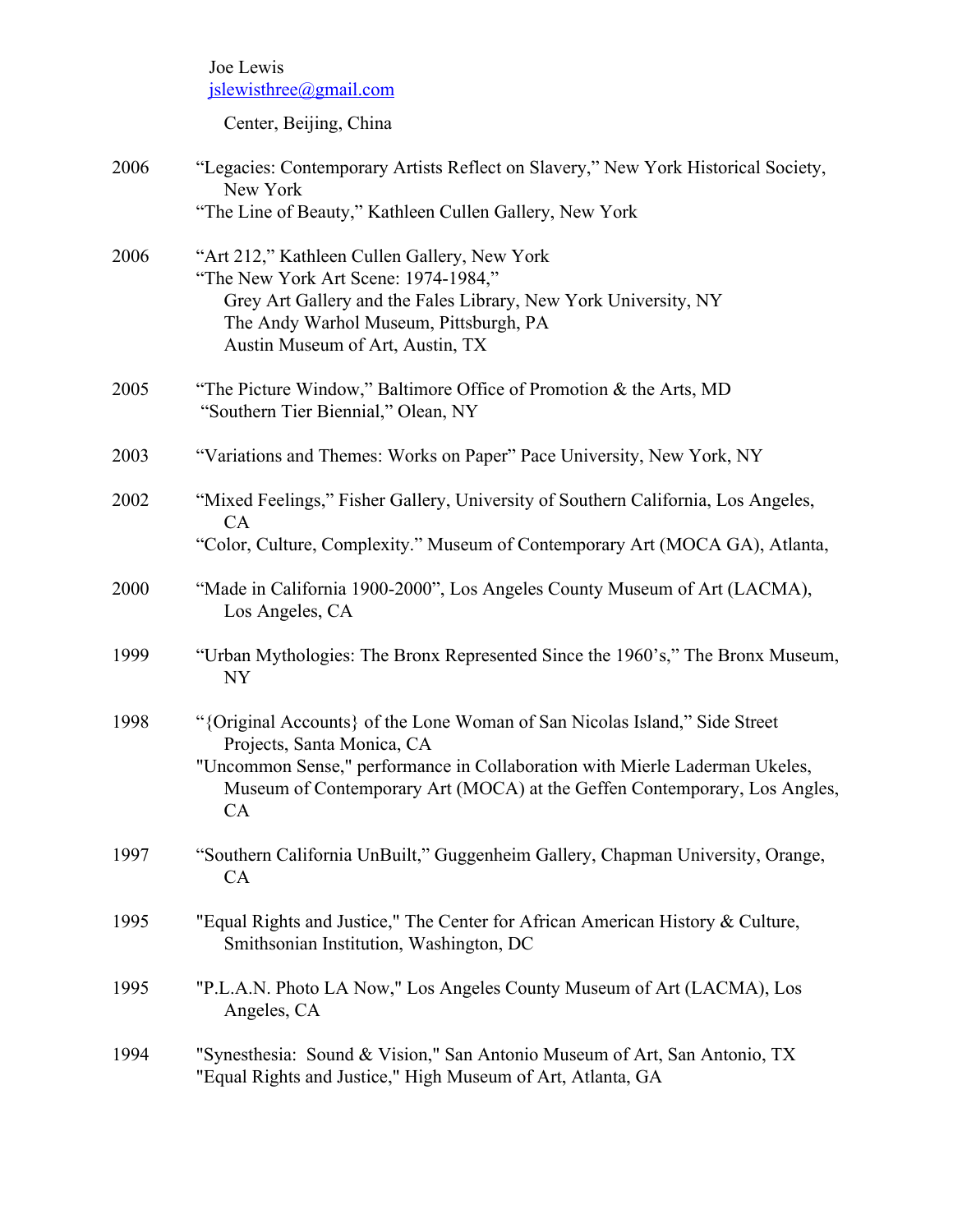- "Breaking Barriers," Santa Monica Museum, Santa Monica, CA "NO JUSTICE NO PEACE," California Afro-American Museum, Los Angeles, CA
- "The Decade Show," Studio Museum, New Museum, MoCHA, NY
- "Reassemblage," P.S. 1, NY
- "1984 A Pre-View," Ronald Feldman Gallery, NY
- "Documenta #7, Fashion Moda," Kassel, West Germany
- "Events," The New Museum, NY
- "Chant A cappella," The Museum of Modern Art (MOMA), NY

#### **RECENT PERFORMANCES**

- "The Inflated Tear," Performance, Quodidian Gallery, Los Angeles
- "three black bungalows," Performance, Museum of Modern Art, NYC "three black bungalows," performance, Paradise AIR, Matsudo City, Chiba, Japan

### **AWARDS, COMMISSIONS, AND FELLOWSHIPS (selected)**

| 2017    | Paradise AIR, Matsudo City, Chiba, Japan                                                                                                                                                                             |
|---------|----------------------------------------------------------------------------------------------------------------------------------------------------------------------------------------------------------------------|
| 2016    | Fragrance Research Fellow, Soley Organics, Reykjavík, Iceland                                                                                                                                                        |
| 2015    | Fljótstunga Residency Grant, Iceland                                                                                                                                                                                 |
| 2011    | Named "Orange County's Hot 25," OC Metro Magazine<br>Curatorial Grant, "Let's Get Lost: Polaroids form the Coast," Photographs by Jim<br>McHugh, at LAX Airport, Department of Cultural Affairs, City of Los Angeles |
| 2008    | Inducted into Phi Kappa Phi Honor Society<br>Deutsche Bank Fellow Photography Fellowship, New York Foundation for the Arts                                                                                           |
| 1998/12 | Listed in Who's Who in American Art                                                                                                                                                                                  |
| 1996    | Award of Excellence, Design Annual, Public Service, Communication Arts                                                                                                                                               |
| 1995    | Commission, California Towers Project, Riverside, CA                                                                                                                                                                 |
| 1993    | National Endowment for the Arts, Exhibitions Grant, Hillwood Museum, Long Island<br>University, NY                                                                                                                   |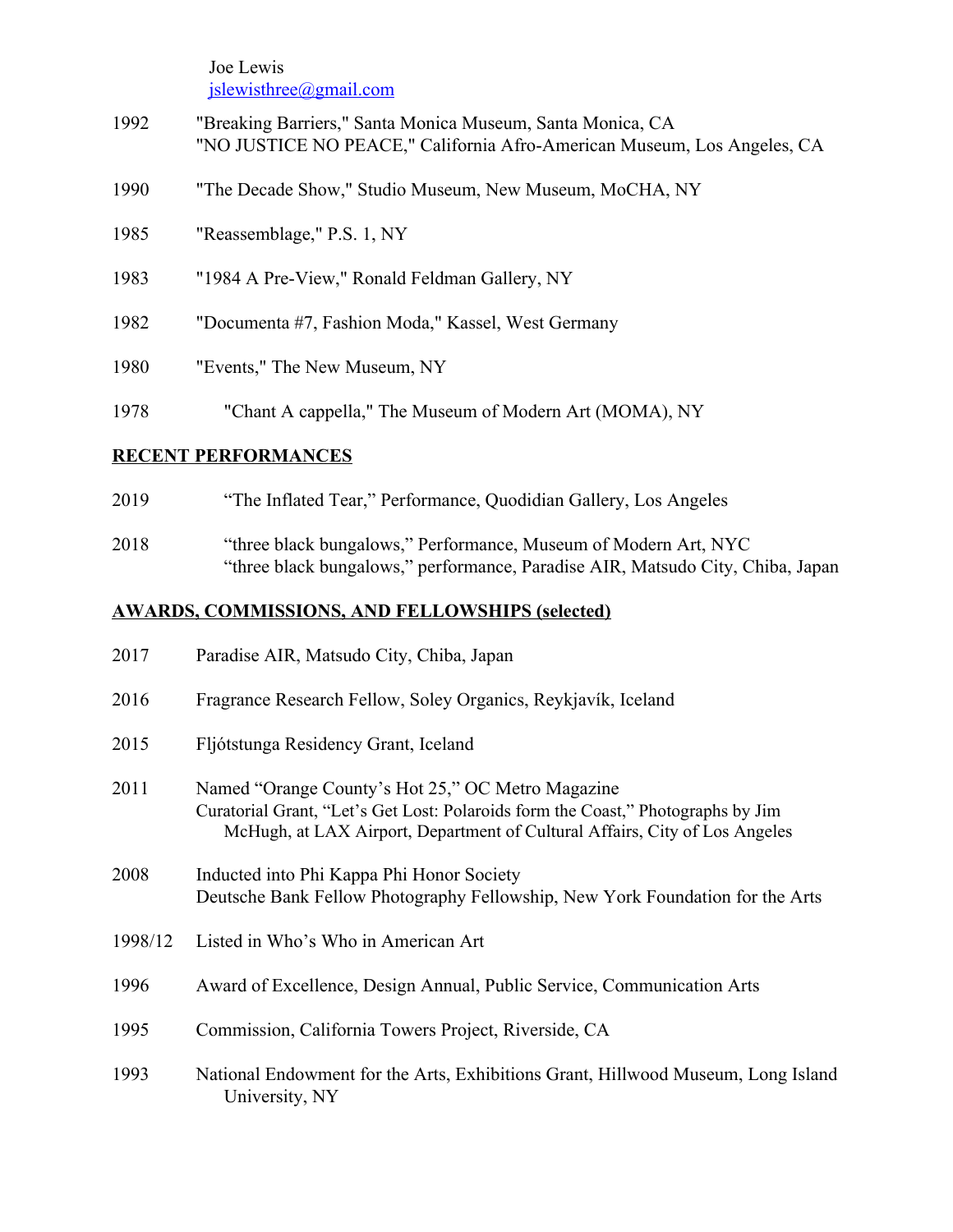| 1992                          | Commission, Art for Rail Transit, METRO/BLUE LINE, LACTC, Los Angeles, CA                                                                                                                                                           |
|-------------------------------|-------------------------------------------------------------------------------------------------------------------------------------------------------------------------------------------------------------------------------------|
| 1999/01                       | Lead Artist, Commission, Chandler Outdoor Gallery Project, 4/5 <sup>ths</sup> of a mile of murals<br>produced in the Chandler Corridor, 14 artists and a local middle school, North<br>Hollywood Community Redevelopment Agency, CA |
| 1991                          | Maryland State Arts Council, Fellowship, New Genres                                                                                                                                                                                 |
| 1990                          | Mid-Atlantic Arts Foundation, Artist in Residence Grant                                                                                                                                                                             |
| 1989-90<br>1988-89<br>1986-87 | Commission, Mayor's Advisory Committee on Art and Culture, Baltimore, MD<br>Ford Foundation Fellowship                                                                                                                              |
| 1987                          | Listed in "Outstanding Young Men of America"                                                                                                                                                                                        |
| 1983                          | National Endowment for the Arts, Urban Studies Fellow                                                                                                                                                                               |
| 1982                          | National Endowment for the Arts, Conceptual Art, Fellowship<br>C.A.P.S., Multi-Media Fellowship                                                                                                                                     |
| 1976                          | American Music Fellow, Salzburg Seminar, Austria                                                                                                                                                                                    |
| 1975                          | Thomas J. Watson Fellowship<br>Academy of American Poets Award                                                                                                                                                                      |

### **RESIDENCIES**

Paradise Artist in Residence, Matsudo City, Ciba, Japan Soley Organics, Fragrance Research, Reykjavik, Iceland 2016 Fljótstunga Residency, Iceland, 2015 Venice Printmaking Workshop, Murano, Italy 2014 Abby at Pontlevoy, France, 2012 Darkroom Projects, Milan, Italy, 1999-2001, 2003 University of Kansas, 1999 Bridge Center for Contemporary Arts, El Paso, TX, 1997 Center for Contemporary Art, Cincinnati, OH, 1996 Cite des Arts, Paris, France, 1995 University of Utah, Salt Lake City, UT, Minority Scholar in Residence 1995 San Antonio Museum of Art, San Antonio, TX, 1994 Anderson Ranch, Snowmass, CO, 1994 Illinois State University, Normal, IL, Minority Scholar in Residence, 1993 State University of New York, Potsdam, NY, 1984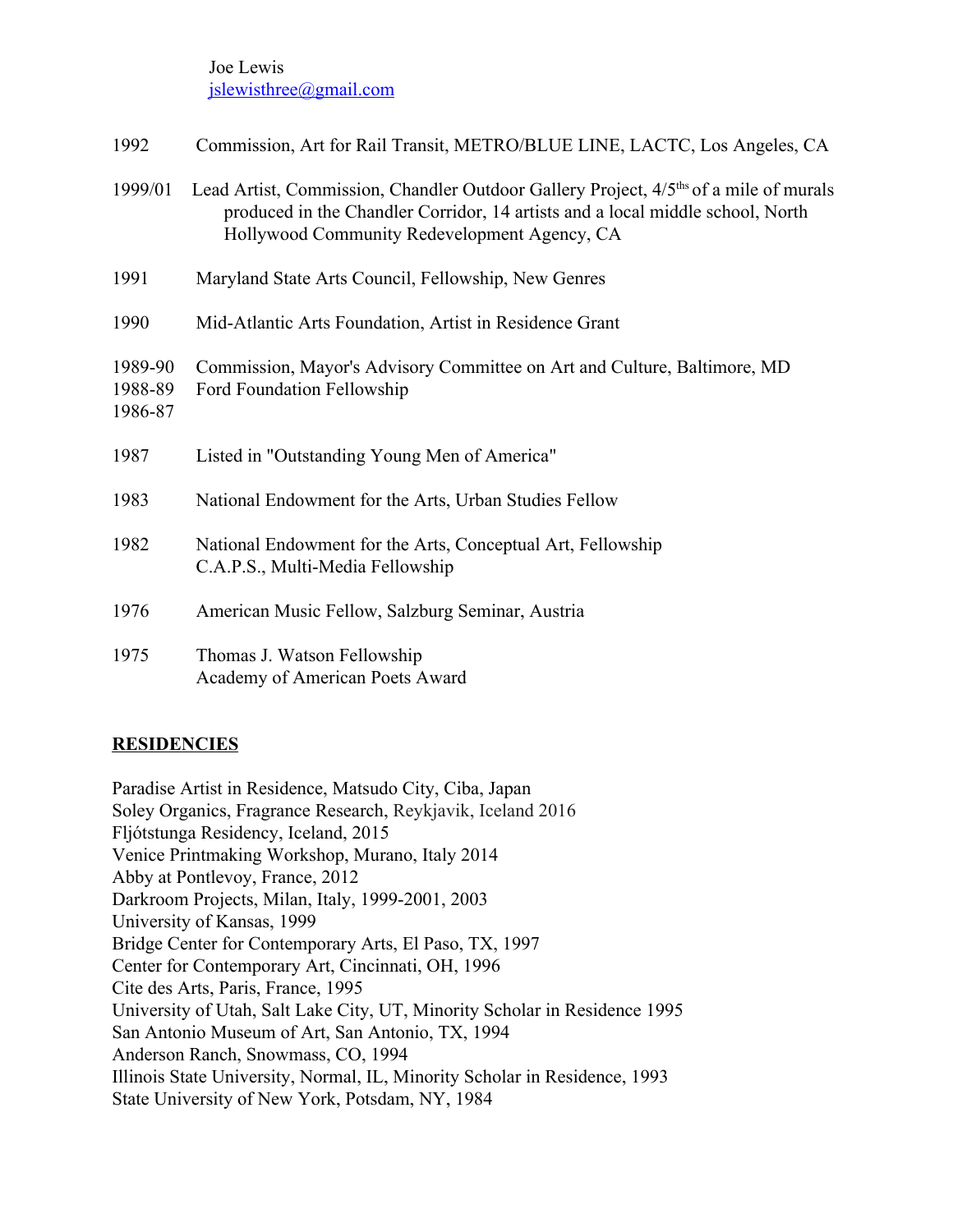University of Colorado, Boulder, 1982

### **BIBLIOGRAPHY, BOOKS and CATALOGS (selected citations)**

Magliozzi; Cavoulacos, "Club 57: Film, Performance, and Art in the East Village 1978-1983," pgs. 14, 31, *116,* 155, Museum of Modern Art, New York, 2018

[Stern,](https://hyperallergic.com/author/melissa-stern/) Melissa ["Tantalizing Quilts Woven with Poetic, Political Messages", Hyperallergic,](https://hyperallergic.com/432590/piecework-quilts-pavel-zoubok-gallery/?utm_source=facebook&utm_medium=social&utm_campaign=sw) March 14,2018 [https://hyperallergic.com/432590/piecework-quilts-pavel-zoubok](https://hyperallergic.com/432590/piecework-quilts-pavel-zoubok-%09gallery/)[gallery/](https://hyperallergic.com/432590/piecework-quilts-pavel-zoubok-%09gallery/)

[Morgan,](http://hyperallergic.com/author/tiernan-morgan/) Tiernan "35 Years After Fashion Moda, a Bronx Gallery Revisits the Landmark Space," [http://hyperallergic.com/227683/35-years-after-fashion-moda-a-bronx-gallery](http://hyperallergic.com/227683/35-years-after-fashion-moda-a-bronx-gallery-%09revisits-the-landmark-space/)[revisits-the-landmark-space/](http://hyperallergic.com/227683/35-years-after-fashion-moda-a-bronx-gallery-%09revisits-the-landmark-space/) August 6, 2015

Laden, Tanja M, [http://www.kcet.org/arts/artbound/counties/san-bernardino/noah-purifoy](http://www.kcet.org/arts/artbound/counties/san-bernardino/noah-purifoy-%09joshua-tree-sculpture-garden-photos.html)[joshua-tree-sculpture-garden-photos.html](http://www.kcet.org/arts/artbound/counties/san-bernardino/noah-purifoy-%09joshua-tree-sculpture-garden-photos.html) March 6, 2015

Rosen, "Joe Lewis: Fashion Moda,"<http://1981.nyc/joe-lewis-fashion-moda/>2015 Hicks, Jerry, "Blues Brothers," Riviera Magazine, Orange County, pg. 64, February 2014 Wagley, Catherine, "The First Black Artists in Los Angeles Group Exhibition," Art Voices Magazine, [http://artvoicesmagazine.com/2012/12/the-first-black-artists-in-los-angeles-group](http://artvoicesmagazine.com/2012/12/the-first-black-artists-in-los-angeles-group-%09exhibition/)[exhibition/](http://artvoicesmagazine.com/2012/12/the-first-black-artists-in-los-angeles-group-%09exhibition/)

Swan, Ethan, "Bowery Artist Tribute Vol. 3," interview pgs. 10 and 11, the New Museum, New York, NY 2012

Cooper, Shawna with Wurzelbacher, Karli, "The Times Square Show: Revisited," interview and catalog, <http://www.timessquareshowrevisited.com/accounts/joe-lewis.html>, Bertha and Karl Leubsdorf Art Gallery, at Hunter College, New York, NY September 2012

Slenske, Michael, [http://www.artinamericamagazine.com/news-opinion/news/2011-04-](http://www.artinamericamagazine.com/news-opinion/news/2011-04-%0901/subliminal-art-access-decay/) [01/subliminal-art-access-decay/](http://www.artinamericamagazine.com/news-opinion/news/2011-04-%0901/subliminal-art-access-decay/) April 01, 2011

Adams, Lisa,

[http://www.huffingtonpost.com/lisa-adams/triangulation-past-presen\\_b\\_1149480.html?ref=lo](http://www.huffingtonpost.com/lisa-adams/triangulation-past-presen_b_1149480.html?ref=los-angeles&ir=Los%20Angeles#comments) [s-angeles&ir=Los%20Angeles#comments](http://www.huffingtonpost.com/lisa-adams/triangulation-past-presen_b_1149480.html?ref=los-angeles&ir=Los%20Angeles#comments), Huffington Post, December 15, 2011

Allen, Glenn, "Artist Magazines: and Alternative Space for Art," The MIT Press, 2011, pp 192 and 233.

Stillman, Nick, "Rising Above," [http://www.thenation.com/doc/20081229/stillman,](http://www.thenation.com/doc/20081229/stillman) November 2008

Souccar, Miriam Kreinin, "Recession woes pop art market bubble," [http://www.crainsnewyork.com/apps/pbcs.dll/article?AID=/20081116/FREE/811169997/104](http://www.crainsnewyork.com/apps/pbcs.dll/article?AID=/20081116/FREE/811169997/1044/KEYWORDS) [4/KEYWORDS](http://www.crainsnewyork.com/apps/pbcs.dll/article?AID=/20081116/FREE/811169997/1044/KEYWORDS), November 2008

Jerry Saltz, "Museum Date," illustration,

<http://www.artnet.com/magazineus/features/saltz/saltz9-18-08.asp>

Wei, Lilly, "Joe Lewis at Kathleen Cullen," Art in America, January 2008, pp.125.

McCormick, Carlo, "Joe Lewis," Paper Magazine, February 2008

Robinson, Walter, "Joe Lewis: Clairvoyance,"

<http://www.artnet.com/magazineus/features/robinson/robinson8-16-07.asp>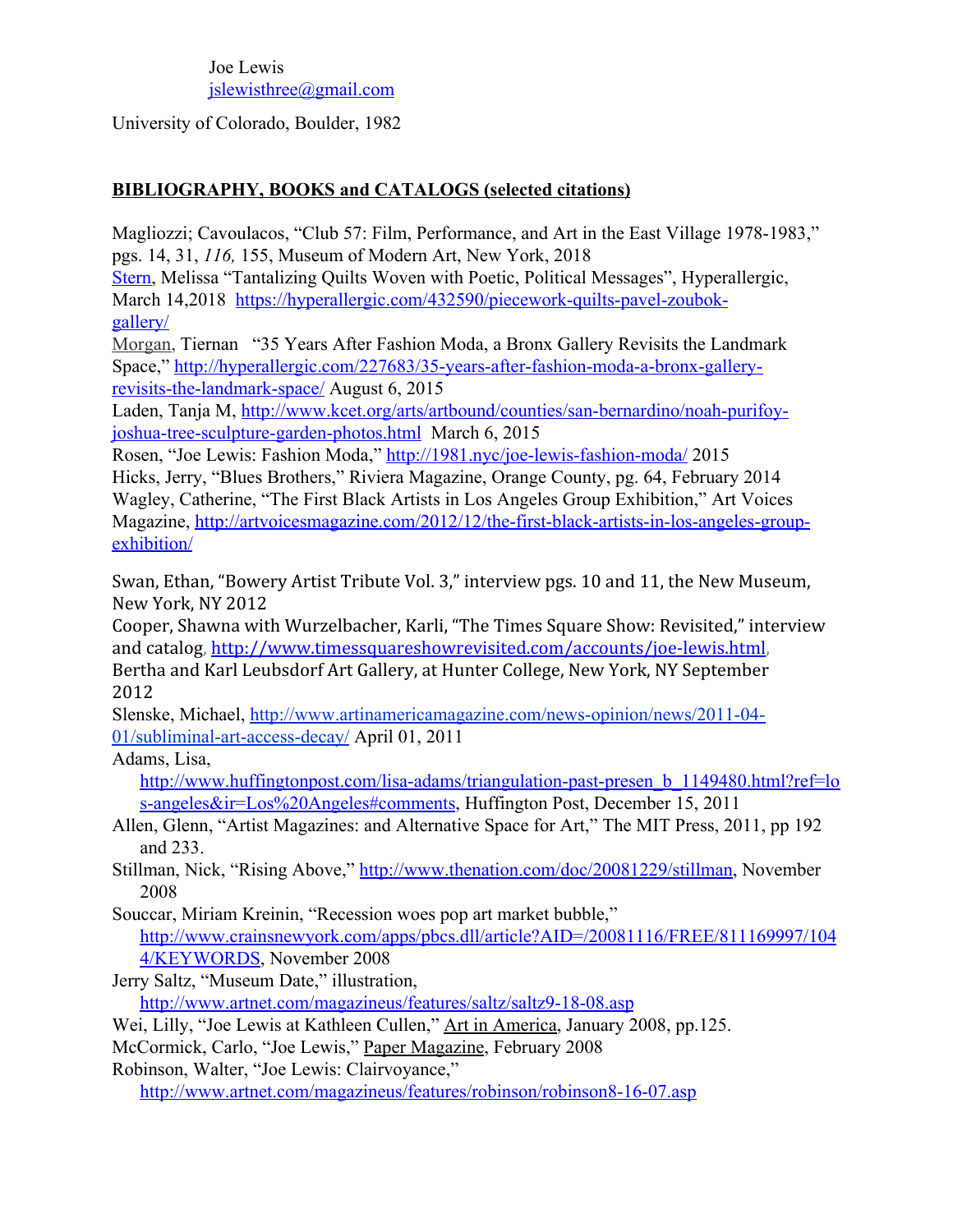"Art Fair New York,"

<http://www.artnet.com/magazineus/reviews/robinson/robinson9-28-06.asp>

- Hajela, Deepti, "Exhibit Explores Contemporary Legacy of Slavery," Associated Press, June 20, 2006.
- Brewhammond, Nana Ekula, "Secrets and ties: New York City's dirty little 'Legacies' exposed," Metro, June 26, 2006.
- Marvin Taylor, "The Downtown Book –The New York Art Scene 1974-1984," Princeton
- University Press, Princeton and Oxford, 2005, Illustration, pp. 13, 35, 93, 104,140, 161, 173.
- "East Village USA," catalog, New Museum of Contemporary Art, 2005, New York, photograph pp. 102.
- Jeffrey R. Young, "Haute Cyber," The Chronicle of Higher Education, May 30, 2003, pp. A31-32.
- Daniel Yi, "Sign May Have Run Its Course," The Los Angeles Times, Sunday September 1, 2002, pp. B1.
- Dan Talley and Ed Spriggs, "Color, Culture, Complexity," catalog, Illustration, The Museum of Contemporary Art of Georgia, Atlanta, GA 2002, pp. 5 and 18.
- Gustavo Leclerc and Michael Dear, Mixed Feelings: Art and Culture in the Postborder Metropolis," catalog, Illustration, University of Southern California, Los Angeles, CA 2002 pp. 22-23, and 67.
- Suzanne Muchnic, "To Protect and Preserve a Desert Legacy," The Los Angeles Times, Sunday Calendar, January 14, 2001, pp. 68.
- David Joselit, "Ring of Fire: Interview with Joe Lewis and Yong Soon Min," Art Journal, Winter 1998, pp. 87 – 89.
- Robert Sullivan, "Voices of Higher Education," Santa Monica College, Spring Catalog, 1998, pp. 31 and 107-108.
- Julie Ault, "Cultural Economies: Histories from the Alternative Arts Movement, NYC," catalog, Illustration, The Drawing Center, New York, 1996, pp. 37, 43.
- Susan Krane, "Equal Rights & Justice: Reflections on Rights," catalog, Illustration, Center for African American History & Culture, Smithsonian Institution, Washington DC, 1995, pp. 10.
- Maurice Berger, "How Art Becomes History: Essays on Art, Society, and Culture in Post-New Deal America," Illustration, Icon Press, New York, 1992, pp. 80.
- David Pagel, "Voyage: Crisscross Science and Art," The Los Angeles Times, August 6, 1992.
- Calvin Reid, "Multi-Site Exhibition: Inside/Outside," Art in America, Illustration, January 1991, pp. 56-63.
- Lucy Lippard, Mixed Blessing: New Art in a Multicultured America, Illustration, Pantheon Books, New York, 1990.
- "The Decade Show," catalog, Illustration, New Museum, MoCHA, The Studio Museum in Harlem, 1990.
- Eleanore Heartney, "Art in the '90s: A Mixed Prognosis," New Art Examiner, May 1990, pp. 24-26.
- Lowery Stokes Sims, "The Mirror The Other, The Politics of Esthetics," Art Forum, Illustration, March 1990, pp. 111-115.

## **COLLECTIONS**